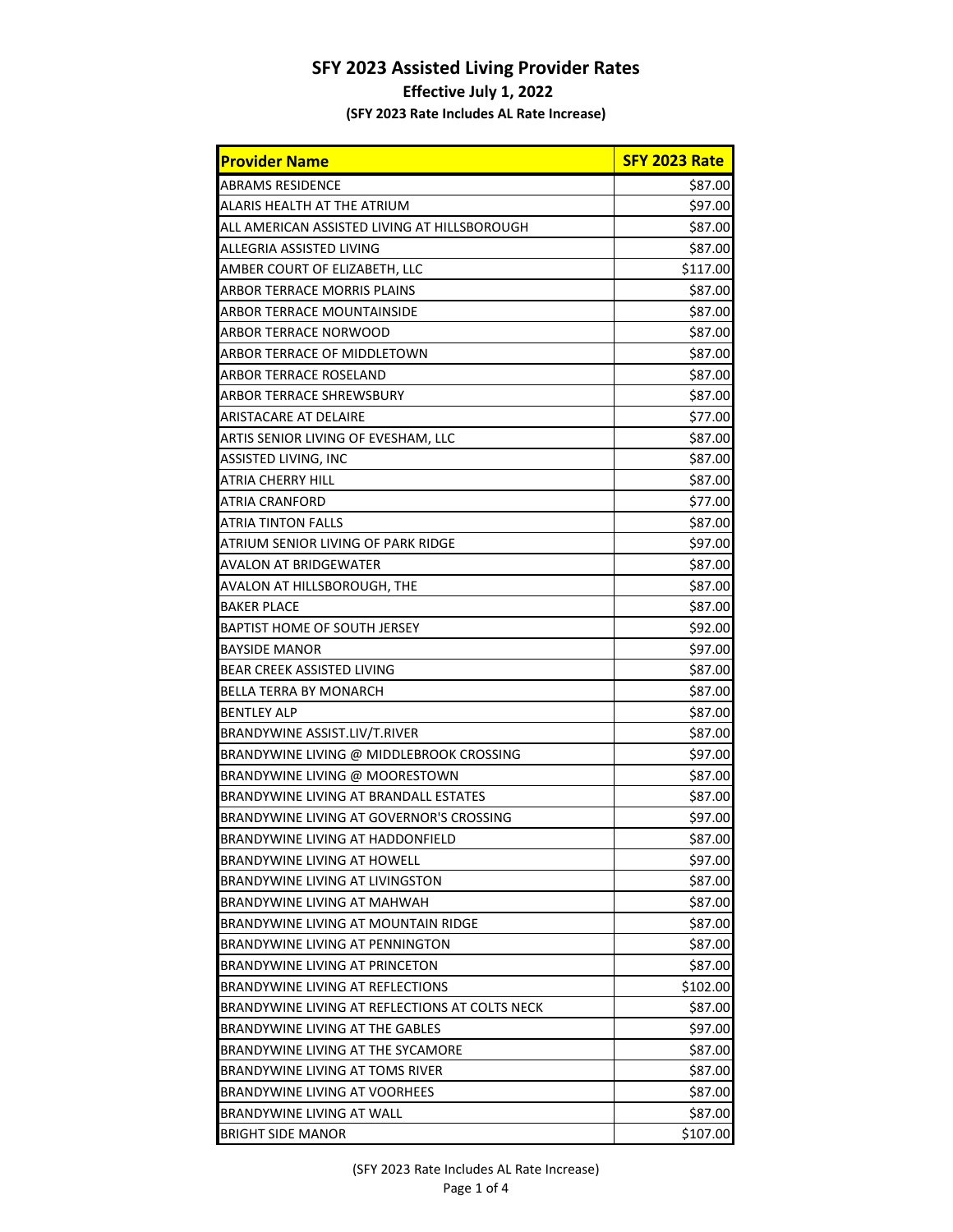| <b>Provider Name</b>                        | SFY 2023 Rate |
|---------------------------------------------|---------------|
| <b>BRIGHTON GARDENS OF EDISON</b>           | \$87.00       |
| <b>BRIGHTON GARDENS OF FLORHAM PARK</b>     | \$87.00       |
| <b>BRIGHTON GARDENS OF LEISURE PARK</b>     | \$87.00       |
| <b>BRIGHTON GARDENS OF MIDDLETOWN</b>       | \$87.00       |
| <b>BRIGHTON GARDENS OF MOUNTAINSIDE</b>     | \$87.00       |
| <b>BRIGHTON GARDENS OF WEST ORANGE</b>      | \$87.00       |
| <b>BRIGHTVIEW GREENTREE</b>                 | \$87.00       |
| <b>BRIGHTVIEW MOUNT LAUREL</b>              | \$87.00       |
| <b>BRIGHTVIEW PARAMUS</b>                   | \$87.00       |
| <b>BRIGHTVIEW RANDOLPH, LLC</b>             | \$87.00       |
| <b>BRIGHTVIEW TENAFLY</b>                   | \$87.00       |
| <b>BRIGHTVIEW WARREN</b>                    | \$87.00       |
| <b>BRIGHTVIEW WOODBURY LAKE</b>             | \$77.00       |
| BRISTAL AT ENGLEWOOD, THE                   | \$87.00       |
| BRISTAL AT WOODCLIFF LAKE, THE              | \$87.00       |
| <b>BROOKDALE CAPE MAY</b>                   | \$87.00       |
| <b>BROOKDALE ECHELON LAKE</b>               | \$92.00       |
| <b>BROOKDALE EMERSON</b>                    | \$87.00       |
| <b>BROOKDALE EVESHAM</b>                    | \$87.00       |
| <b>BROOKDALE FLORENCE</b>                   | \$87.00       |
| <b>BROOKDALE FLORHAM PARK</b>               | \$87.00       |
| <b>BROOKDALE HAMILTON</b>                   | \$87.00       |
| <b>BROOKDALE HILLSBOROUGH</b>               | \$87.00       |
| <b>BROOKDALE MONROE</b>                     | \$87.00       |
| <b>BROOKDALE WAYNE</b>                      | \$87.00       |
| <b>BROOKDALE WEST ORANGE</b>                | \$87.00       |
| <b>BROOKDALE WESTAMPTON</b>                 | \$87.00       |
| CAMBRIDGE ENHANCED SENIOR LIVING            | \$87.00       |
| CARDINAL VILLAGE                            | \$97.00       |
| CARE ONE AT EVESHAM ASSISTED LIVING         | \$87.00       |
| CARE ONE AT HAMILTON                        | \$87.00       |
| CARE ONE AT LIVINGSTON ASSISTED LIVING      | \$87.00       |
| CARE ONE AT PARSIPPANY ASSISTED LIVING      | \$87.00       |
| CARE ONE AT SOMERSET VALLEY ASSISTED LIVING | \$87.00       |
| CARE ONE AT THE CUPOLA                      | \$87.00       |
| CARE ONE AT WAYNE - ALR                     | \$87.00       |
| CARING SENIOR LIVING, INC                   | \$87.00       |
| CHELSEA AT BALD EAGLE                       | \$97.00       |
| CHELSEA AT BRICK, THE                       | \$97.00       |
| CHELSEA AT BRIDGEWATER, THE                 | \$97.00       |
| CHELSEA AT BROOKFIELD, THE                  | \$97.00       |
| CHELSEA AT EAST BRUNSWICK, THE              | \$97.00       |
| CHELSEA AT FANWOOD, THE                     | \$87.00       |
| CHELSEA AT FORSGATE, THE                    | \$102.00      |
| CHELSEA AT MANALAPAN, THE                   | \$97.00       |
| CHELSEA AT MONTVILLE, THE                   | \$92.00       |
| CHELSEA AT SHREWSBURY, THE                  | \$87.00       |
| CHELSEA AT TINTON FALLS, THE                | \$102.00      |
| CHELSEA AT TOMS RIVER, THE                  | \$102.00      |
| CHELSEA AT WARREN, THE                      | \$87.00       |
| CHESTNUT HILL RESIDENCES BY COMPLETE CARE   | \$102.00      |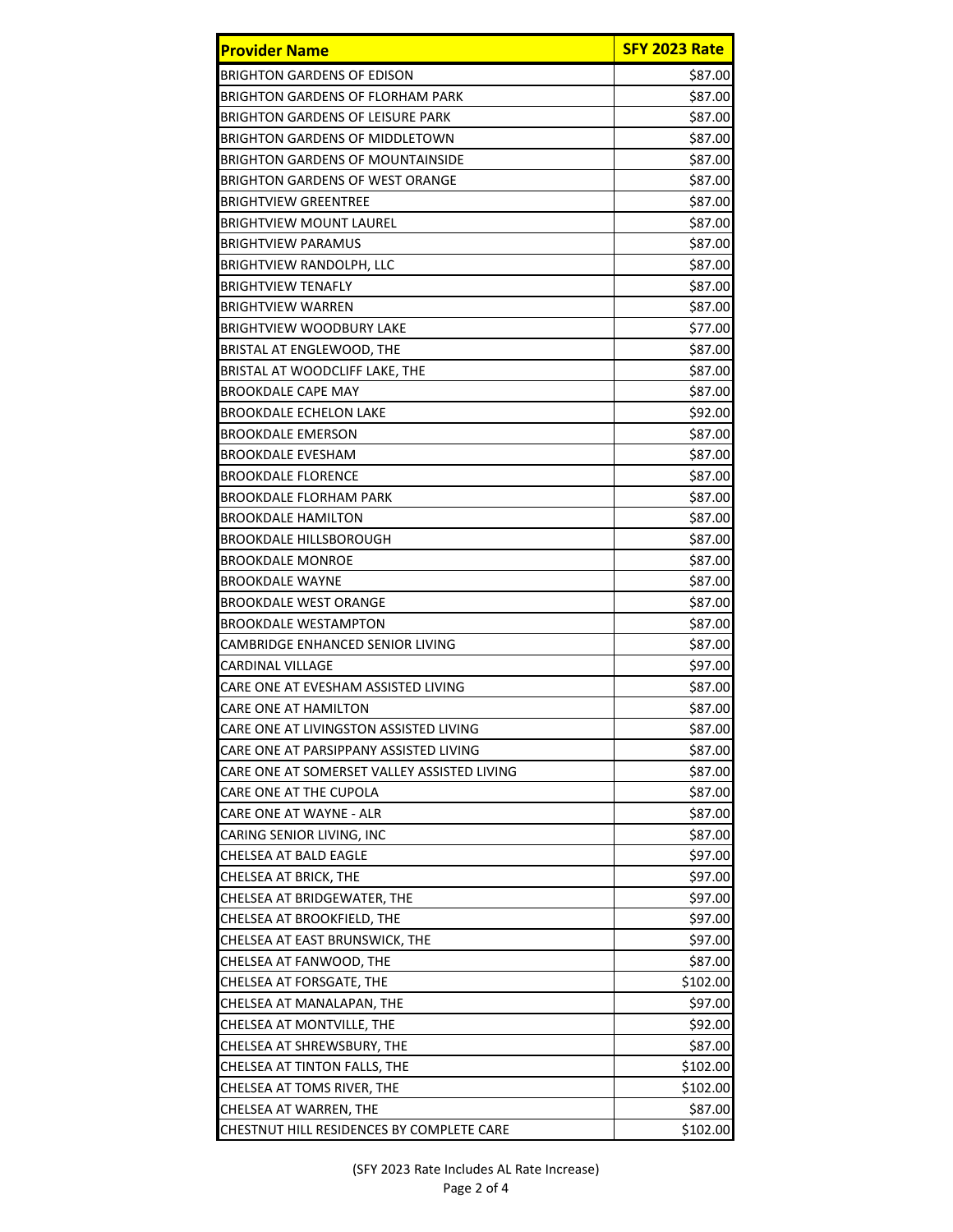| <b>Provider Name</b>                               | SFY 2023 Rate |
|----------------------------------------------------|---------------|
| CHRISTIAN HEALTH CARE CENTER                       | \$87.00       |
| CLIFFS AT EAGLE ROCK, THE                          | \$87.00       |
| COMPLETE CARE AT ARBORS HAVEN                      | \$97.00       |
| COMPLETE CARE AT BEY LEA, LLC                      | \$87.00       |
| COMPLETE CARE AT SHORROCK                          | \$87.00       |
| DPSP HEALTH CARE, LLC                              | \$87.00       |
| EVERMAY AT BRANCHVILLE, LLC                        | \$87.00       |
| <b>FIVE STAR PREMIER RESIDENCES OF TEANECK</b>     | \$87.00       |
| FOUNTAINS AT CEDAR PARKE, THE                      | \$87.00       |
| FOX TRAIL SENIOR LIVING AT DEPTFORD                | \$97.00       |
| GEORGETOWN COMMONS AT THE PINES AT WHITING         | \$87.00       |
| GRANVILLE PLACE                                    | \$87.00       |
| HARMONY VILLAGE AT CAREONE STANWICK ROAD           | \$87.00       |
| HERITAGE ASSISTED LIVING, THE                      | \$102.00      |
| <b>HERITAGE OF CLARA BARTON</b>                    | \$87.00       |
| <b>HOMESTEAD AT HAMILTON</b>                       | \$87.00       |
| <b>HOUSE OF THE GOOD SHEPHERD</b>                  | \$102.00      |
| HOUSE OF THE HOLY COMFORTER CA                     | \$77.00       |
| HUDSON HILLS SENIOR LIVING, LLC                    | \$77.00       |
| INDEPENDENCE MANOR AT HUNTERDO                     | \$87.00       |
| <b>IVY STONE SENIOR LIVING</b>                     | \$92.00       |
| JEWISH HOME ASSISTED LIVING                        | \$87.00       |
| JUNIPER VILLAGE AT CHATHAM                         | \$87.00       |
| JUNIPER VILLAGE AT PARAMUS                         | \$87.00       |
| JUNIPER VILLAGE AT WILLIAMSTOWN                    | \$87.00       |
| JUNIPER VILLAGE AT WILLIAMSTOWN, WELLSPRING MEMORY | \$87.00       |
| <b>KNOLL VIEW CORP</b>                             | \$87.00       |
| LAKEWOOD COURTYARD, THE                            | \$102.00      |
| LINDSAY PLACE                                      | \$87.00       |
| <b>MAGNOLIA GARDENS</b>                            | \$102.00      |
| MARTIN AND EDITH STEIN ASSISTED LIVING RESIDENCE   | \$87.00       |
| MATTISON CROSSING AT MANALAPAN AVE                 | \$87.00       |
| <b>MAURICE HOUSE</b>                               | \$87.00       |
| MC PROPERTIES ASSOCIATES, ALP                      | \$87.00       |
| <b>MEADOW LAKES</b>                                | \$97.00       |
| MERION GARDENS ASSISTED LIVING                     | \$87.00       |
| MERRY HEART ASSISTED LIVING, LLC                   | \$87.00       |
| MILL GARDENS AT MIDLAND PARK                       | \$87.00       |
| <b>MONMOUTH CROSSING</b>                           | \$97.00       |
| MONROE VILLAGE ASSISTED LIVING                     | \$87.00       |
| MORRIS HALL/ST MARY'S ASSISTED LIVING              | \$77.00       |
| MT ARLINGTON SENIOR LIVING                         | \$87.00       |
| MULLICA GARDENS ASSISTED LIVING                    | \$87.00       |
| OAKS AT DENVILLE, THE                              | \$87.00       |
| ORCHARDS AT BARTLEY, THE                           | \$97.00       |
| PARAGON SENIOR LIVING, LLC                         | \$87.00       |
| PARKER AT STONEGATE                                | \$87.00       |
| PORTABLE ASSISTED LIVING SERVICES (PALS)           | \$87.00       |
| PREMIER CADBURY OF CHERRY HILL                     | \$97.00       |
| RESORT AT OCEANVIEW, THE                           | \$92.00       |
| ROSE HILL ASSISTED LIVING                          | \$87.00       |